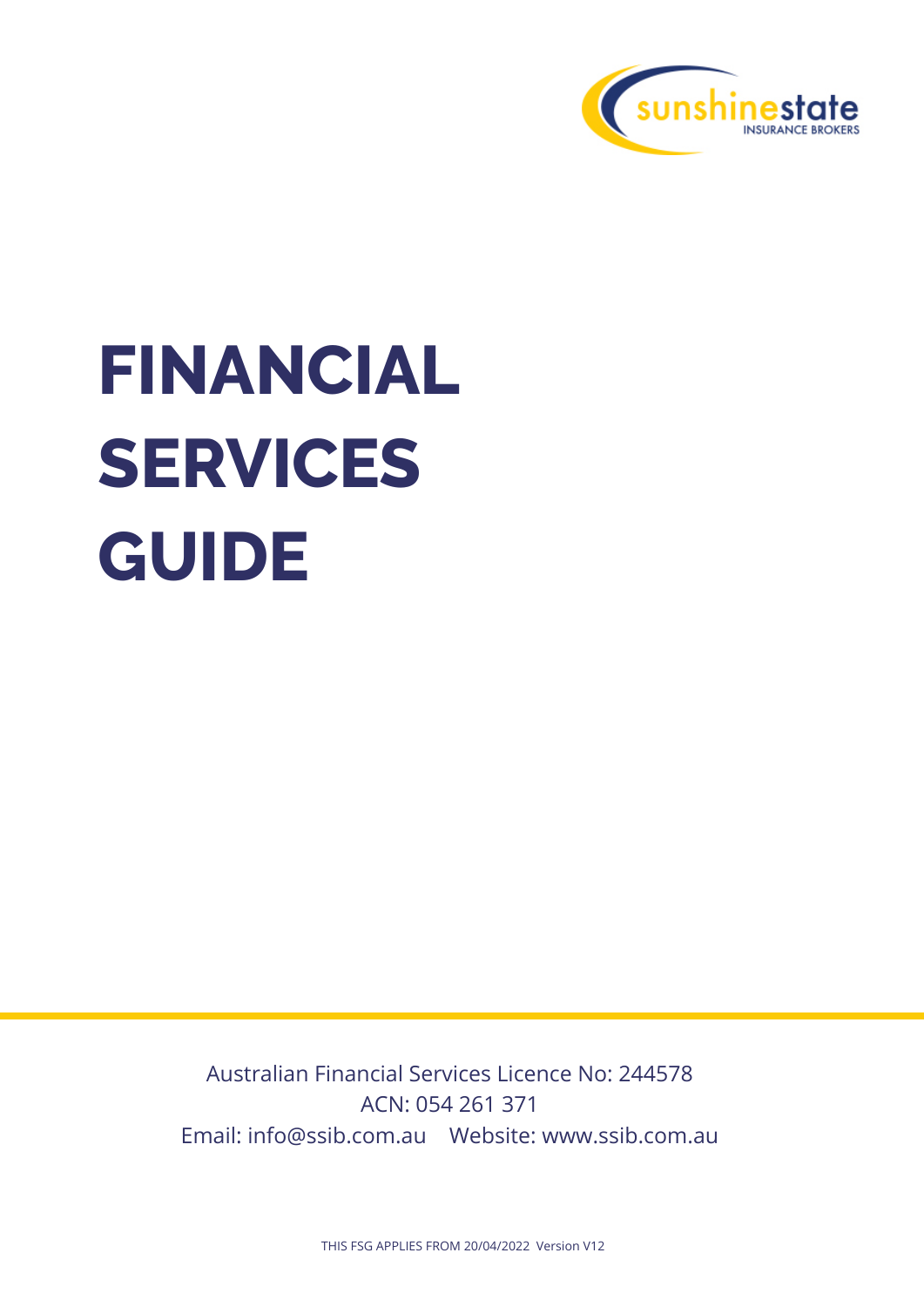#### **THE PURPOSE OF THIS GUIDE**

This Financial Services Guide **(FSG)** is designed to assist you in deciding whether to use any of our services and contains important information about:

- The services we offer you
- How we and our associates are paid
- Any potential conflicts of interest we may have
- What to do in the event of a complaint

#### **LACK OF INDEPENDENCE**

We, ACN 054261371 Pty Ltd, are not independent, impartial, or unbiased pursuant to section 923A of the Corporations Act because:

- We may receive gifts or other benefits when we provide personal advice to you in relation to insurance products and other financial products.
- We may be subject to direct or indirect restrictions relating to the financial products in respect of which personal advice is provided; and/or
- We may have associations or relationships with issuers of insurance products and other financial products.

Further information about these benefits and relationships is set out in this Financial Services Guide. If you have any questions or require more information, please ask us.

#### **RESPONSIBILITY FOR SERVICES PROVIDED**

We hold an Australian Financial Services Licence and are authorised to advise and deal in the full spectrum of general insurance products.

We are responsible for the financial services provided to you, or through you to your family members, including the distribution of this FSG.

We are required to meet high standards for staff training, organisational competence, management expertise, financial control and compliance disciplines.

#### **WHO DO WE ACT FOR**

We usually act on your behalf and in your interests in all

matters. Sometimes, it may be more appropriate for us to access insurance or manage claims where we act as an agent of the insurer. If and when this situation arises we will explain and highlight this to you.

#### **OUR SERVICES**

We offer a range of services to assist you to protect your assets and guard against unexpected liabilities including:

- Reviewing and advising on your insurance needs
- Identifying risk factors to avoid claims
- Seeking competitive premium quotations

#### **HOW TO CONTACT US**

You are able to contact us by phone, in writing, by fax, email or in person.

#### **OUR PRODUCTS**

We can advise and arrange a broad range of insurances on your behalf including: Home Building and Contents, Private and Commercial Motor, Farm, Business Packages, Construction, Liability, Industrial and Professional covers.

For Life, Disability and Superannuation we can refer you to an approved adviser and we may receive a referral commission.

#### **RETAIL CLIENTS**

Under the Corporations Act 2001 **(The Act)** Retail Clients are provided with additional protection from other clients. The Act defines Retail Clients as:

Individuals or a manufacturing business employing less than 100 people or any other business employing less than 20 people and that are purchasing the following types of insurance covers:

Motor vehicle, home building, contents, personal and domestic, sickness/accident/travel, consumer credit and other classes as prescribed by regulations.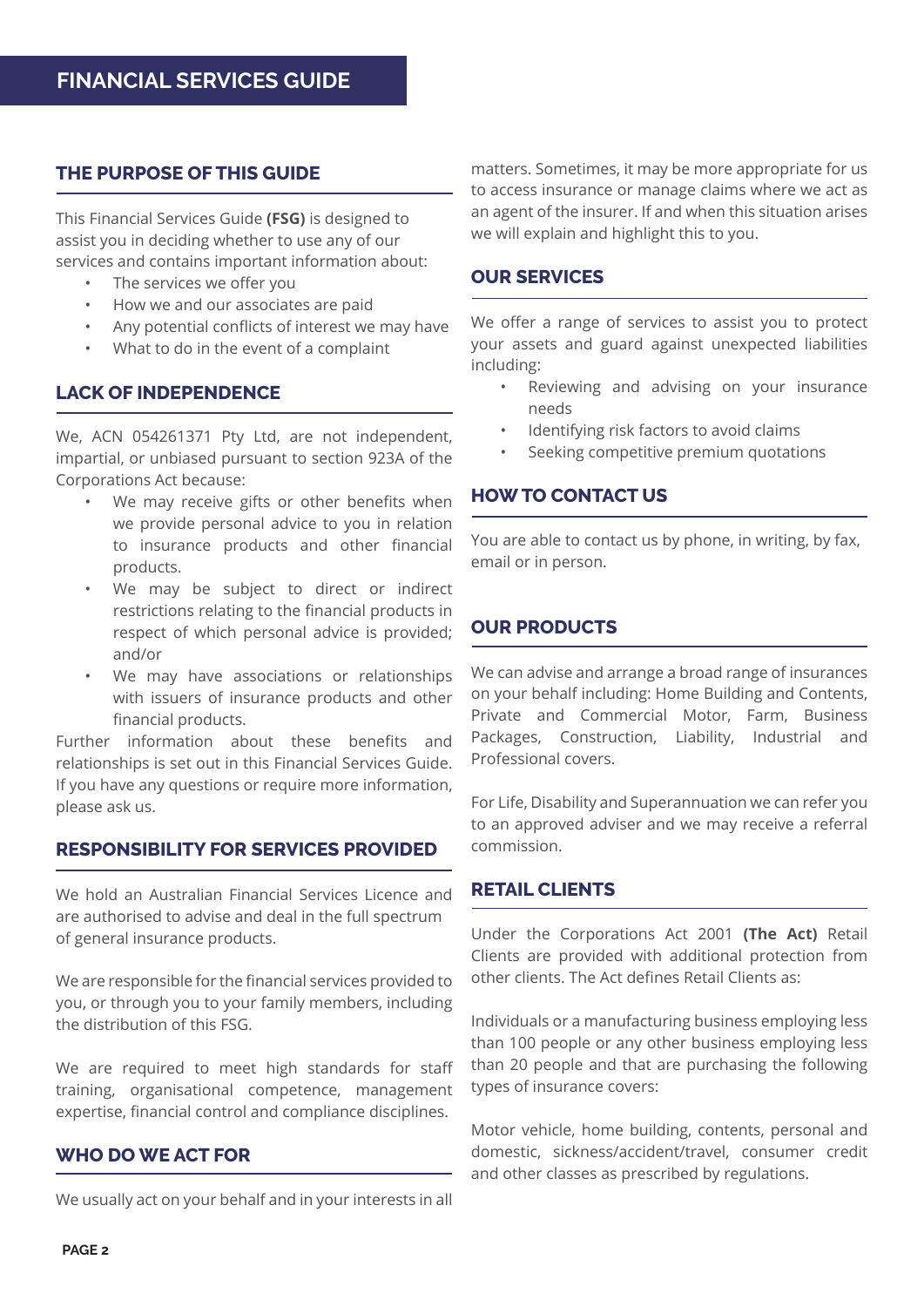Some of the information in this FSG only applies to Retail Clients and it is important that you understand if you are covered by the additional protection provided.

#### **RETAIL CLIENT ISSUES**

Typically we only provide General Advice to our Retail Clients. General Advice does not take into account your particular needs and requirements and you should consider the appropriateness of this advice to your circumstances prior to acting upon it. We will provide you with a General Advice Warning in such cases.

If you are a new Retail Client purchasing Personal Accident or Sickness insurance and obtain Personal Advice, that is, advice that takes into account your particular circumstances, we will give you a Statement of Advice **(SOA)**, that sets out the advice provided and the basis on which the advice is made and our remuneration should you purchase the product.

For existing Retail Clients we may not provide an SOA but rather provide the advice to you orally. In such cases you may request us to provide you with a Record of Advice (via phone or in writing) which we will provide to you within 28 days of such request.

When you ask us to recommend an insurance policy for you, we will usually only consider the policies offered by the insurers or insurance providers that we deal with regularly. In giving you advice about the costs and terms of recommended polices we have not compared those policies to other policies available, other than from those insurers we deal with regularly.

If we recommend the purchase of a particular financial product, we will also give you a Product Disclosure Statement at that time, which sets out details specific to that product and the key benefits and risks in purchasing the product.

#### **WHAT WE EXPECT FROM YOU**

To enable us to provide the right advice we need you to provide us with complete information about the risk(s) that you face and those that you want to be insured for. You should also tell us about any relevant changes as they occur so that we can review your insurance needs

accordingly.

#### **PERSONAL INFORMATION**

The Privacy Act 1988 sets out standards for the collection and management of personal information. With your consent, we will only use your personal information for general insurance services.

#### **COOLING OFF PROVISIONS**

All retail products are subject to a 14 day 'cooling off period'. This means that if you are not happy with the product, you have 14 days to withdraw from the contract at no cost to you.

#### **COMPLAINTS**

Clients not satisfied with our services should contact our Complaints Officer. We are members of the Australian Financial Complaints Authority **(AFCA**), a free consumer service. Further information is available from our office, or contact AFCA directly on 1800 931 678 or visit [www.](http://www.afca.org.au) [afca.org.au.](http://www.afca.org.au) We also adopt the Insurance Brokers Code of Practice.

#### **COMPENSATION**

We hold a Professional Indemnity Policy. This policy is designed to pay claims by Third Parties (including our clients) arising out of our Professional Negligence. The policy extends to cover us for work performed for us by representatives/employees after they cease to work for us and satisfies the requirements for compensation arrangements under Section 912B of The Act.

#### **CONTACT AGREEMENT**

To ensure that we provide you with appropriate products and services, you agree to us calling you to discuss any new products and services. If you do not wish to receive such calls please advise us and we will place you on our Do Not Call Register.

#### **OUR SOURCES OF INCOME**

When placing your insurance we usually receive a commission from the insurer. The amount varies